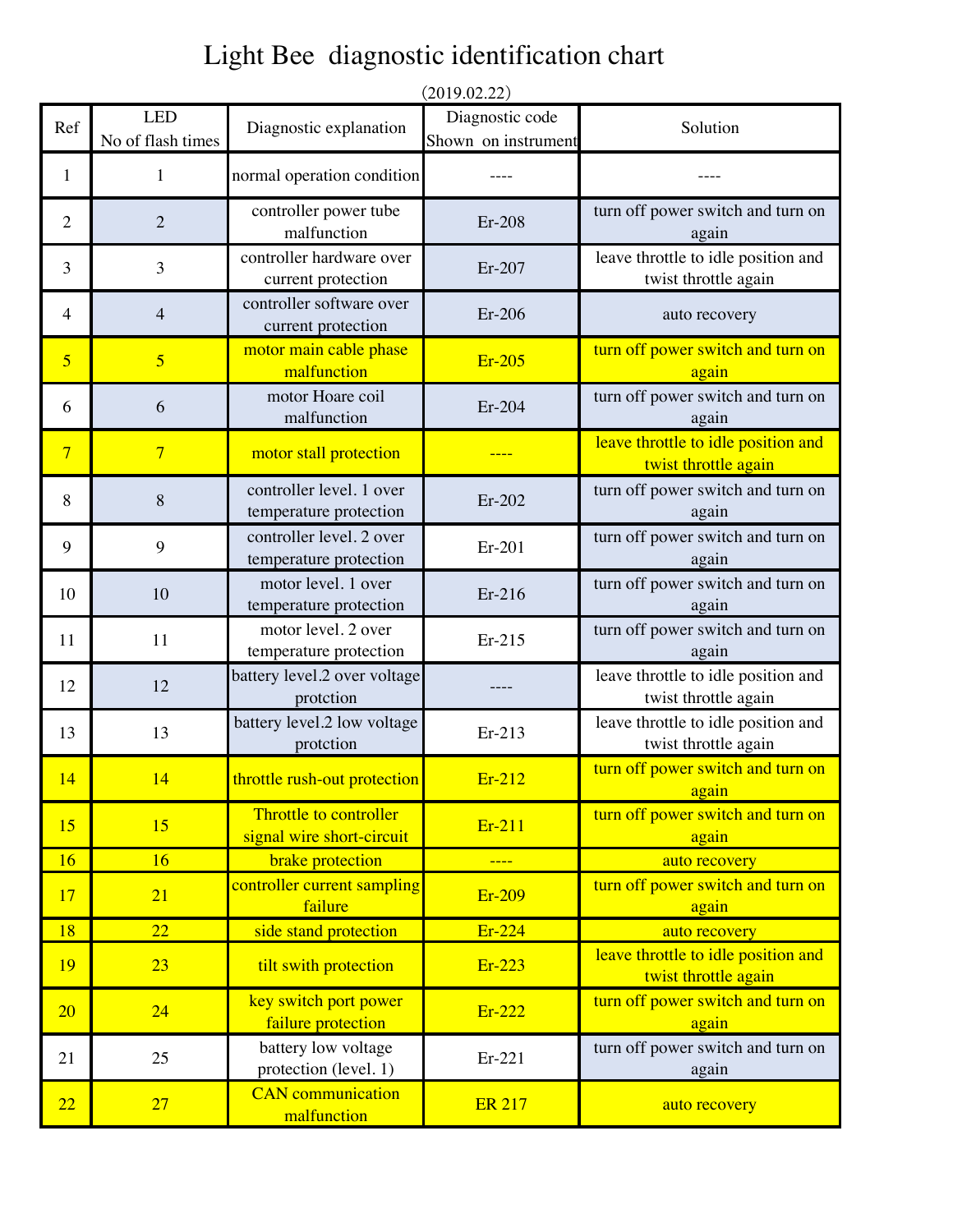| 23 |    | communication<br>malfunction(                                              | <b>ER 002</b> | auto recovery                                          |
|----|----|----------------------------------------------------------------------------|---------------|--------------------------------------------------------|
| 24 | 28 | battery premier<br>discharge(voltage)<br>protection(level. 2)              | Er-105        | charging battery to recovery                           |
| 25 | 29 | battery discharge low<br>temperature<br>protection(level. 2)               | Er-114        | turn off power switch and turn on<br>again             |
| 26 | 30 | battery over temperature<br>protection(level. 1)                           | Er-219        | turn off power switch and turn on<br>again             |
| 27 | 31 | controller and battery 485<br>communication no<br>response                 | Er-216        | auto recovery                                          |
| 28 | 32 | controller and battery 485<br>communication unmatch                        |               | auto recovery                                          |
| 29 | 33 | battery SOC low capacity<br>protection                                     | Er-218        | turn off power switch and turn on<br>again             |
| 30 | 17 | motor temperature sensor<br>malfunction                                    | $Er-200$      | auto recovery                                          |
| 31 | 18 | battery BMS discharging<br>MOS malfunction                                 | Er-107        | recovery after fault removal                           |
| 32 | 18 | battery BMS charging<br><b>MOS</b> malfunction                             | Er-106        | recovery after fault removal                           |
| 33 | 19 | battery BMS MOS<br>temperature sensor<br>malfunction                       | Er-102        | auto recovery                                          |
| 34 | 19 | battery cell temperature<br>sensor malfunction                             |               | auto recovery                                          |
| 35 | 20 | battery discharge over<br>temperature<br>protection(level. 2)              | Er-116        | temperature drop to working<br>temperature to recovery |
| 36 | 26 | battery cell charging over<br>temperature<br>protection(level. 2)          |               | temperature drop to working<br>temperature to recovery |
| 37 | 34 | battery cell charging low<br>temperature<br>protection(level. 2)           |               | temperature rise to working<br>temperature to recovery |
| 38 | 20 | battery discharging MOS<br>over temperature<br>protection(level. 2)        |               | temperature drop to working<br>temperature to recovery |
| 39 | 26 | battery charging MOS over<br>temperature<br>protection(level. 2)           |               | temperature drop to working<br>temperature to recovery |
| 40 | 20 | battery BMS soft start<br>circuit over temperature<br>protection(level. 2) |               | temperature drop to working<br>temperature to recovery |
| 41 | 35 | battery over current<br>protection (level.3)                               |               | auto recovery                                          |